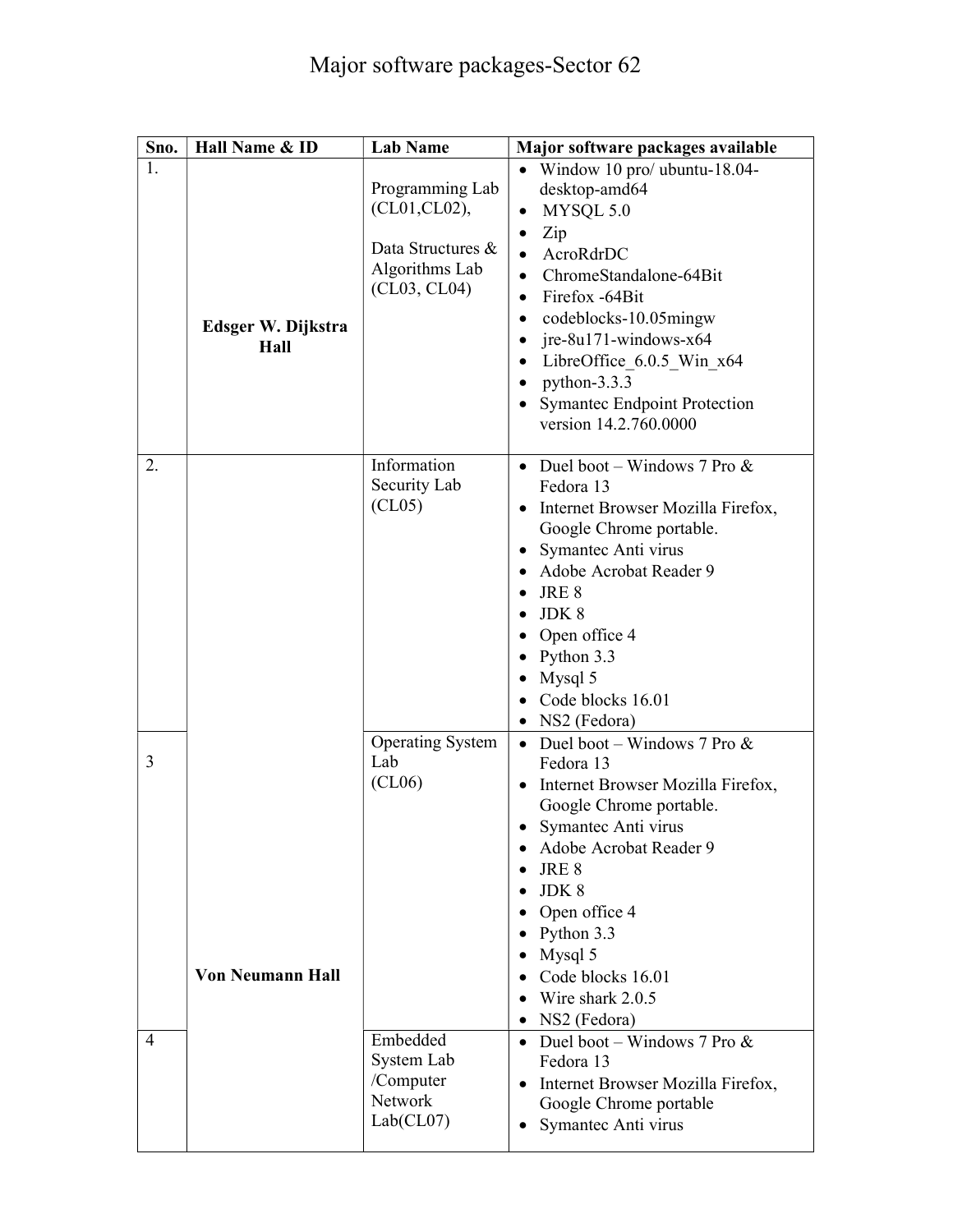|        |                           |                  | Adobe Acrobat Reader 9<br>$\bullet$              |
|--------|---------------------------|------------------|--------------------------------------------------|
|        |                           |                  | JRE8<br>$\bullet$                                |
|        |                           |                  | JDK8                                             |
|        |                           |                  | Open office 4                                    |
|        |                           |                  | Python 3.3<br>$\bullet$                          |
|        |                           |                  | Mysql 5<br>$\bullet$                             |
|        |                           |                  | Code blocks 16.01                                |
|        |                           |                  | Wire shark 2.0.5<br>$\bullet$                    |
|        |                           |                  | • 8086 simulator                                 |
|        |                           |                  | <b>XAMPP 1.7.1</b>                               |
|        |                           |                  | NS2 (Fedora)<br>$\bullet$                        |
| 5      |                           | Compiler Design  | • Duel boot – Windows 7 Pro $&$                  |
|        |                           | Lab/Computer     | Fedora 13                                        |
|        |                           | Organisation and | Internet Browser Mozilla Firefox,<br>$\bullet$   |
|        |                           | Architecture     | Google Chrome portable.                          |
|        |                           | Lab(CL08)        | • Symantec Anti virus                            |
|        |                           |                  | Adobe Acrobat Reader 9<br>$\bullet$              |
|        |                           |                  | JRE8<br>$\bullet$                                |
|        |                           |                  | JDK8<br>$\bullet$                                |
|        |                           |                  | Open office 4                                    |
|        |                           |                  | Python 3.3<br>$\bullet$                          |
|        |                           |                  |                                                  |
|        |                           |                  | $\bullet$ Mysql 5                                |
|        |                           |                  | • Code blocks 16.01                              |
|        |                           |                  | Wire shark 2.0.5<br>$\bullet$                    |
|        |                           |                  | • 8086 simulator                                 |
|        |                           |                  | 5NS2 (Fedora)<br>$\bullet$                       |
| 6.     |                           | Project Lab      | Adobe Acrobat Reader<br>$\bullet$                |
|        |                           | (CL09)           | • Codeblocks IDE                                 |
|        |                           |                  | • Cyberoam Client                                |
|        |                           |                  | Google Chrome<br>$\bullet$                       |
|        |                           |                  | <b>JDK</b><br>$\bullet$                          |
|        |                           |                  | Microsoft .NET core SDK                          |
|        |                           |                  | Microsoft .NET framework SDK                     |
|        |                           |                  | Microsoft Visual C++<br>$\bullet$                |
|        |                           |                  | Redistributable                                  |
|        |                           |                  | • Mozilla Firefox                                |
|        |                           |                  | Open Office                                      |
|        |                           |                  | Oracle VM VirtualBox<br>$\bullet$                |
|        |                           |                  | • Python Anaconda                                |
|        |                           |                  | $\bullet$ R\RSTUDIO                              |
|        |                           |                  | <b>Symantec Endpoint Protection</b><br>$\bullet$ |
|        |                           |                  | • Ubuntu LINUX (VM)                              |
|        |                           |                  | • VMware Workstation Player                      |
|        |                           |                  | WINRAR                                           |
|        |                           |                  |                                                  |
|        | <b>John McCarthy Hall</b> |                  |                                                  |
| $\tau$ |                           | Artificial       | Adobe Acrobat Reader<br>$\bullet$                |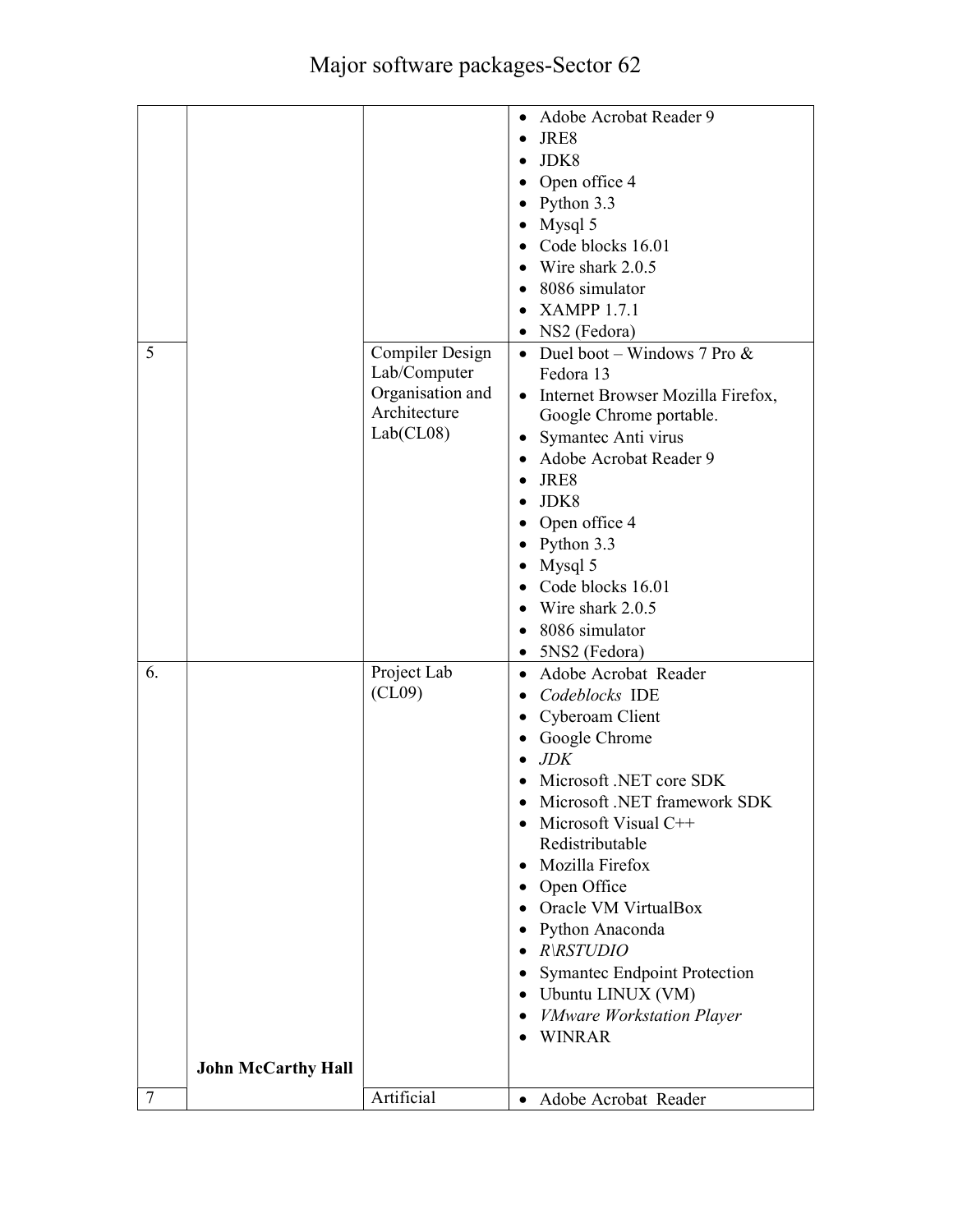## Major software packages-Sector 62

|   | Intelligence Lab<br>(CL10)            | • Codeblocks IDE<br>Cyberoam Client<br>$\bullet$<br>Google Chrome<br>$\bullet$<br>$\bullet$ JDK<br>• Microsoft .NET core SDK<br>Microsoft .NET framework SDK<br>• Microsoft Visual $C++$<br>Redistributable<br>• Mozilla Firefox<br>• Open Office<br>• Oracle VM VirtualBox<br>• Python Anaconda<br>$\bullet$ R\RSTUDIO<br>• Symantec Endpoint Protection<br>• Ubuntu LINUX (VM)<br>• <i>VMware Workstation Player</i><br>• WINRAR                   |
|---|---------------------------------------|------------------------------------------------------------------------------------------------------------------------------------------------------------------------------------------------------------------------------------------------------------------------------------------------------------------------------------------------------------------------------------------------------------------------------------------------------|
| 8 | Software<br>Engineering Lab<br>(CL11) | • Adobe Acrobat Reader<br>Codeblocks IDE<br>• Cyberoam Client<br>• Google Chrome<br>$\bullet$ JDK<br>Microsoft .NET core SDK<br>• Microsoft .NET framework SDK<br>• Microsoft Visual $C++$<br>Redistributable<br>• Mozilla Firefox<br>• Open Office<br>• Oracle VM VirtualBox<br>Python Anaconda<br>$\bullet$<br>$\bullet$ R\RSTUDIO<br><b>Symantec Endpoint Protection</b><br>• Ubuntu LINUX (VM)<br>• <i>VMware Workstation Player</i><br>• WINRAR |
| 9 | Data Mining Lab<br>(CL12)             | Adobe Acrobat Reader<br>$\bullet$<br>Codeblocks IDE<br>$\bullet$<br>Cyberoam Client<br>$\bullet$<br>Google Chrome<br>$\bullet$<br><b>JDK</b><br>$\bullet$<br>Microsoft .NET core SDK<br>Microsoft .NET framework SDK<br>Microsoft Visual C++<br>Redistributable<br>Mozilla Firefox                                                                                                                                                                   |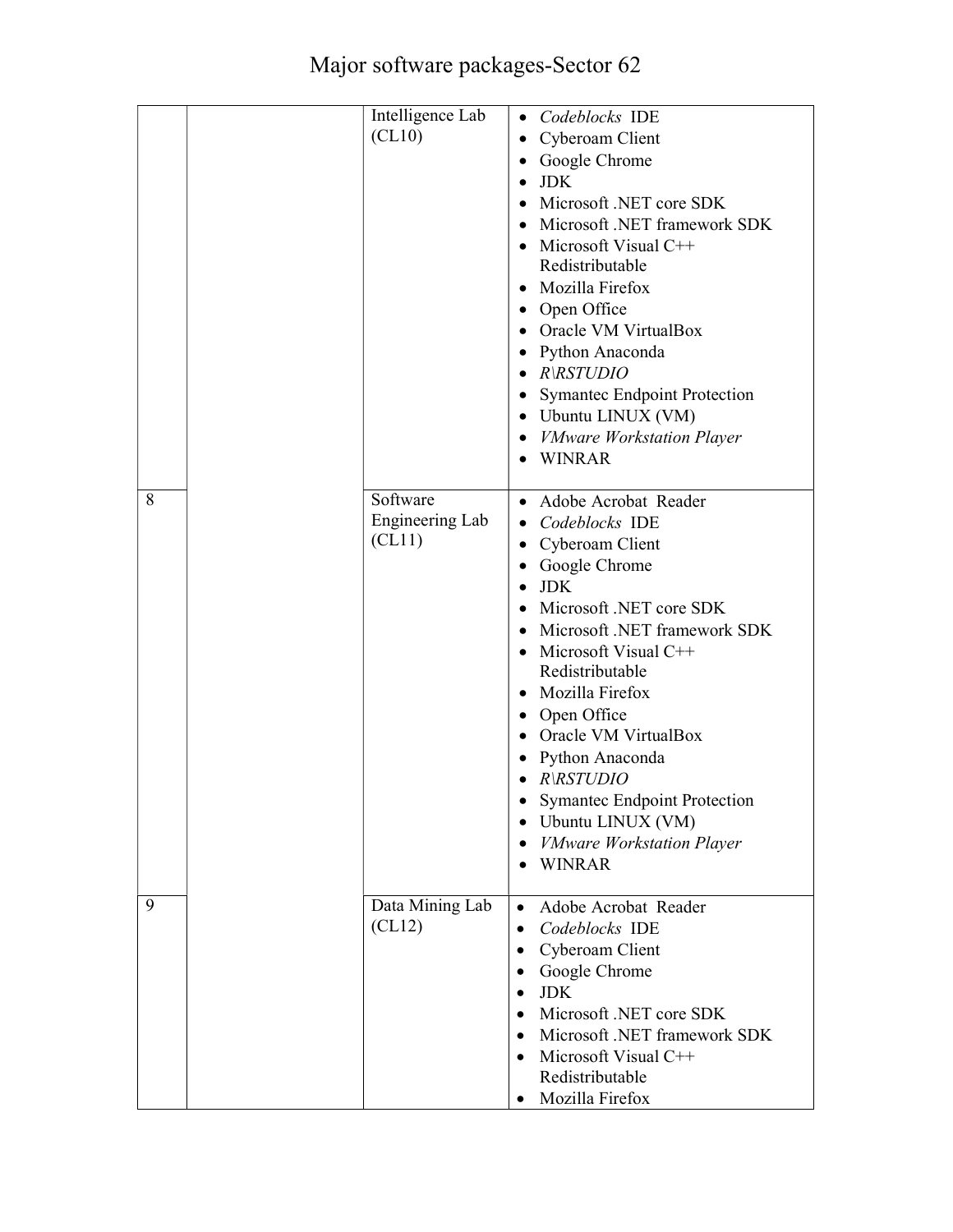|          |                           |                                                                                   | Open Office<br>$\bullet$<br>• Oracle VM VirtualBox<br>• Python Anaconda<br>$\bullet$ R\RSTUDIO<br>• Symantec Endpoint Protection<br>• Ubuntu LINUX (VM)<br>• VMware Workstation Player<br>WINRAR<br>$\bullet$                                                                                                                                                                                                                                                                                                                                                                                                                                                                                                                                                                                                                                                               |
|----------|---------------------------|-----------------------------------------------------------------------------------|-----------------------------------------------------------------------------------------------------------------------------------------------------------------------------------------------------------------------------------------------------------------------------------------------------------------------------------------------------------------------------------------------------------------------------------------------------------------------------------------------------------------------------------------------------------------------------------------------------------------------------------------------------------------------------------------------------------------------------------------------------------------------------------------------------------------------------------------------------------------------------|
| 10<br>11 | <b>Alan M.Turing Hall</b> | High performance<br>programming<br>Lab $(CL13)$<br>Data analytics<br>Lab $(CL14)$ | Open Office<br>$\bullet$<br>Codeblocks IDE<br>$\bullet$<br>• Google Chrome<br>Mozilla Firefox<br>$\bullet$<br>Adobe Acrobat Reader<br>$\bullet$<br>• Symantec Endpoint Protection<br>• Net Beans<br>VMware Player<br>$\bullet$<br><b>JDK</b><br>$\bullet$<br>• WINRAR<br>$\bullet$ Python<br>• Cyberoam Client<br>· R/RStudio<br>• Anaconda<br>Microsoft .NET framework SDK<br>$\bullet$<br>Microsoft Visual C++<br>$\bullet$<br>Redistributable<br>• Open Office<br>• Codeblocks IDE<br>• Adobe Acrobat Reader<br><b>Symantec Endpoint Protection</b><br>٠<br>Net Beans<br>$\bullet$<br>• VMware Player<br><b>JDK</b><br>WINRAR<br>Python<br>$\bullet$<br>Cyberoam Client<br>$\bullet$<br>R/RStudio<br>Google Chrome<br>• Mozilla Firefox<br>• MongoDB<br>Cloudera<br>$\bullet$<br>· Anaconda<br>• Microsoft .NET framework SDK<br>Microsoft Visual C++<br>Redistributable |
| 12       |                           | Software                                                                          | • Open Office                                                                                                                                                                                                                                                                                                                                                                                                                                                                                                                                                                                                                                                                                                                                                                                                                                                               |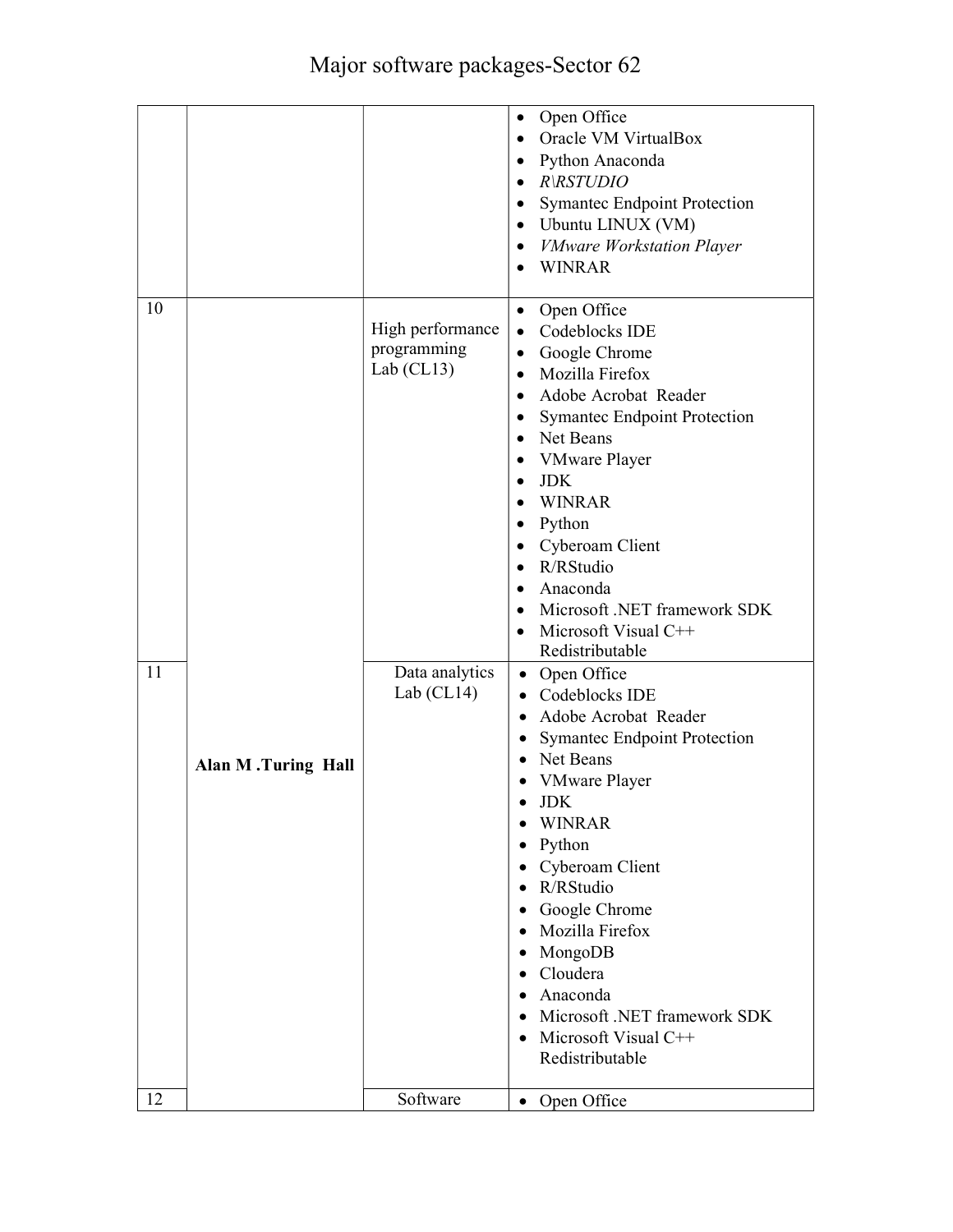|    | Systems Lab<br>CL15)     | • Codeblocks IDE<br>Adobe Acrobat Reader<br>$\bullet$<br><b>Symantec Endpoint Protection</b><br>$\bullet$<br>• Net Beans<br>• VMware Player<br>$\bullet$ JDK<br>WINRAR<br>• Python<br>• Cyberoam Client<br>• R/RStudio<br>• Google Chrome<br>• Mozilla Firefox<br>Anaconda<br>$\bullet$<br>• Microsoft .NET framework SDK                                                          |
|----|--------------------------|------------------------------------------------------------------------------------------------------------------------------------------------------------------------------------------------------------------------------------------------------------------------------------------------------------------------------------------------------------------------------------|
|    |                          | • Microsoft Visual $C++$                                                                                                                                                                                                                                                                                                                                                           |
| 13 | Research Lab<br>(CL16)   | Redistributable<br>• Ubuntu Linux<br>• Open Office<br>• Codeblocks IDE<br>Adobe Acrobat Reader<br>• Symantec Endpoint Protection<br>• Net Beans<br>$\bullet$ JDK<br>WINRAR<br>• Python<br>• Cyberoam Client<br>R/RStudio<br>$\bullet$<br>• Google Chrome<br>• Mozilla Firefox<br>Microsoft .NET framework SDK<br>$\bullet$<br>Microsoft Visual C++<br>$\bullet$<br>Redistributable |
| 14 | <b>IOT LAB1</b><br>CL17) | Node.JS<br>$\bullet$<br>Node-Red<br>$\bullet$<br>Arduino 1.8<br>$\bullet$<br>JDK 10.0.1 (64-bit)<br>$\bullet$<br>LibreOffice 6.0.5.2<br>$\bullet$<br>Adobe Acrobat Reader DC<br>$\bullet$<br>• $7 \text{ Zip } 18.05 \text{ (x64)}$<br>• Cyberoam General Authentication<br>Client 2.1.2.7<br>Google Chrome<br>$\bullet$<br>• Mozilla Firefox                                      |
| 15 | <b>IOT LAB2</b>          | Node.JS<br>$\bullet$<br>Node-Red<br>$\bullet$                                                                                                                                                                                                                                                                                                                                      |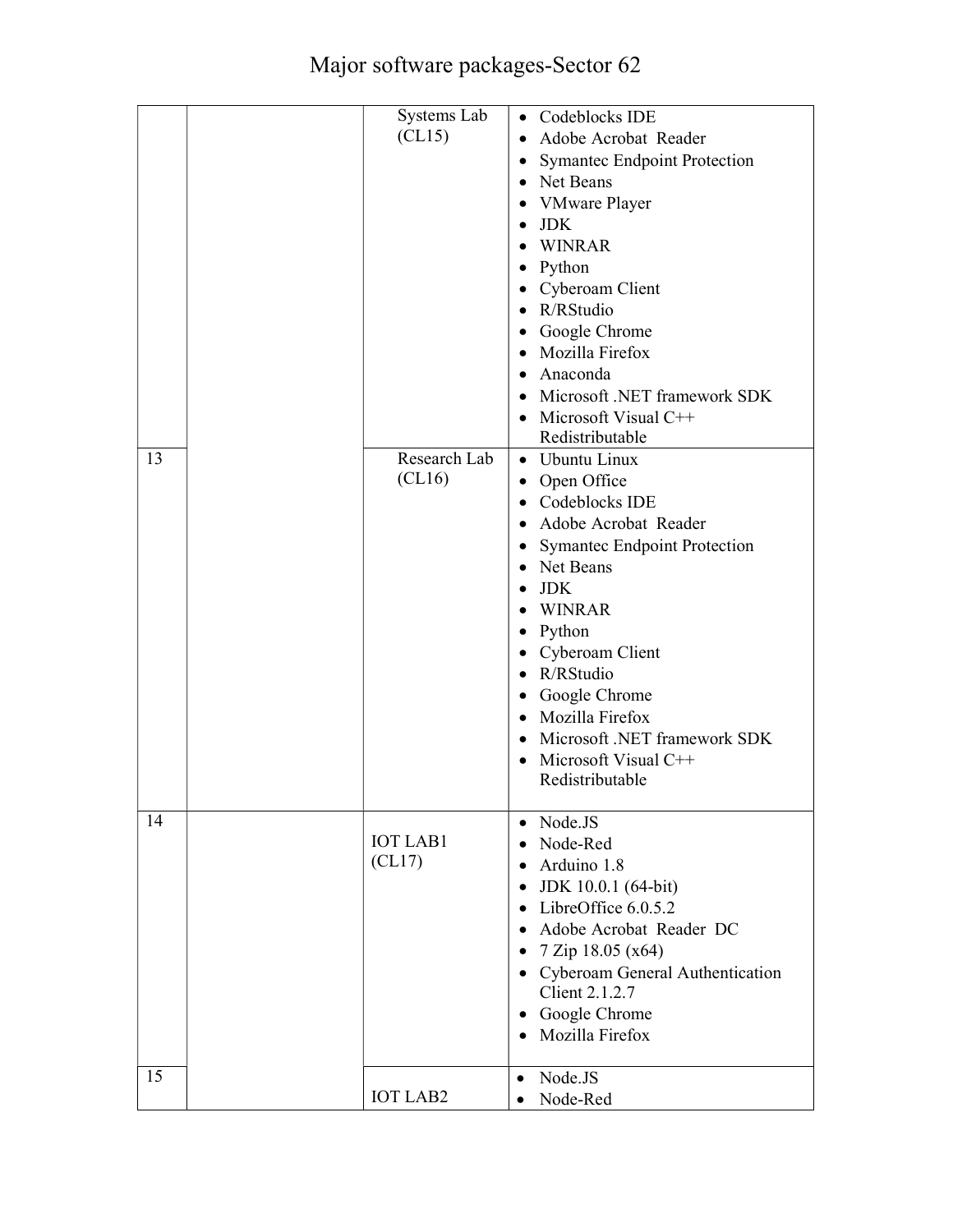## Major software packages-Sector 62

|    | <b>Computer Center</b> | (CL18)                                                            | • Arduino 1.8<br>• JDK 10.0.1 $(64-bit)$<br>LibreOffice 6.0.5.2<br>$\bullet$<br>· Adobe Acrobat Reader DC<br>• $7 \text{ Zip } 18.05 \text{ (x64)}$<br>• Cyberoam General Authentication<br>Client 2.1.2.7<br>• Google Chrome<br>Mozilla Firefox<br>$\bullet$                                                                                                                            |
|----|------------------------|-------------------------------------------------------------------|------------------------------------------------------------------------------------------------------------------------------------------------------------------------------------------------------------------------------------------------------------------------------------------------------------------------------------------------------------------------------------------|
| 16 |                        | <b>DATA SCIENCE</b><br>LAB<br>CL19)                               | MONGODB<br>$\bullet$<br>• CLOUDERA<br>JDK 10.0.1 (64-bit)<br>$\bullet$<br>• VM Ware WorkStation Player<br>$\bullet$ LibreOffice 6.0.5.2<br>• Adobe Acrobat Reader DC<br>• $7 \text{ Zip } 18.05 \text{ (x64)}$<br>• Cyberoam General Authentication<br>Client 2.1.2.7<br>Google Chrome<br>٠<br>Mozilla Firefox                                                                           |
| 17 |                        | <b>ADVANCE</b><br><b>MACHINE</b><br><b>LEARNING LAB</b><br>(CL20) | $\bullet$ NS 2<br>• Python Anaconda<br>• TENSORFLOW 2.13<br>$\bullet$ KERAS 2.2.4<br>$\bullet$ WEKA 3.8<br>• VM Ware WorkStation Player<br>• UBUNTU LINUX (VM)<br>JDK 10.0.1 (64-bit)<br>$\bullet$<br>$\bullet$ LibreOffice 6.0.5.2<br>Adobe Acrobat Reader DC<br>7 Zip 18.05 (x64)<br>Cyberoam General Authentication<br><b>Client 2.1.2.7</b><br>Google Chrome<br>٠<br>Mozilla Firefox |
| 18 |                        | Open Source<br>Software Lab<br>(CL21)                             | • Windows $10(64 \text{ Bit})$<br>Virtual Box (Ubunu 18)<br>$\bullet$<br>Adobe Reader 11<br>Xampp<br>٠<br>Gephi<br>Java<br>My SQL<br>Notepad $++$                                                                                                                                                                                                                                        |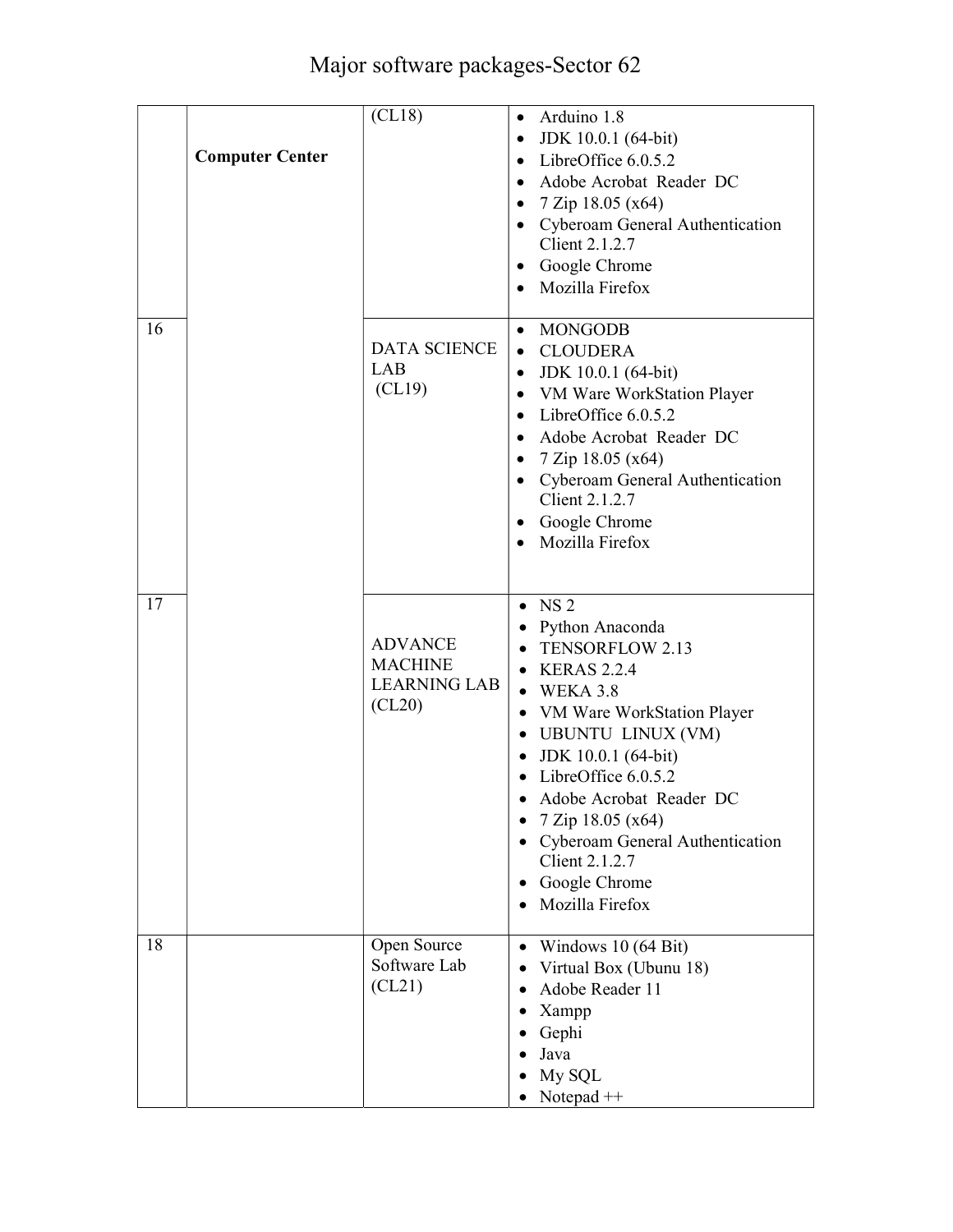|    |                          |                 | Open Office<br>$\bullet$                               |
|----|--------------------------|-----------------|--------------------------------------------------------|
|    |                          |                 | Python 2.7<br>$\bullet$                                |
|    |                          |                 | Wireshark<br>$\bullet$                                 |
|    |                          |                 | Code Blocks<br>$\bullet$                               |
|    |                          |                 | Node JS<br>$\bullet$                                   |
|    |                          |                 | Netbeans<br>$\bullet$                                  |
|    |                          |                 | Symatec                                                |
|    |                          |                 | Weka<br>$\bullet$                                      |
|    |                          |                 | Project Libre<br>$\bullet$                             |
|    |                          |                 | StarUML<br>$\bullet$                                   |
| 19 | <b>Edger F Codd Hall</b> | Cloud Computing | • Windows $10(64 \text{ Bit})$                         |
|    |                          | Lab $(CL22)$    | • Virtual Box (Ubunu 18)                               |
|    |                          |                 | Adobe Reader 11<br>$\bullet$                           |
|    |                          |                 | Xampp<br>$\bullet$                                     |
|    |                          |                 | Gephi<br>$\bullet$                                     |
|    |                          |                 | Java<br>$\bullet$                                      |
|    |                          |                 | My SQL<br>$\bullet$                                    |
|    |                          |                 | Notepad $++$<br>$\bullet$                              |
|    |                          |                 | Open Office                                            |
|    |                          |                 | $\bullet$                                              |
|    |                          |                 | Python 2.7<br>$\bullet$                                |
|    |                          |                 | Wireshark<br>$\bullet$                                 |
|    |                          |                 | Code Blocks<br>$\bullet$                               |
|    |                          |                 | Node JS<br>$\bullet$                                   |
|    |                          |                 | Netbeans<br>$\bullet$                                  |
|    |                          |                 | Symatec<br>$\bullet$                                   |
|    |                          |                 | Android Studio<br>$\bullet$                            |
|    |                          |                 |                                                        |
| 20 |                          | Mobile          | Windows $10(64 \text{ Bit})$<br>$\bullet$              |
|    |                          | Computing and   | Virtual Box (Ubunu 18)<br>$\bullet$                    |
|    |                          | IOT Lab (CL23)  | Adobe Reader 11<br>$\bullet$                           |
|    |                          |                 | Xampp<br>٠                                             |
|    |                          |                 | Gephi<br>$\bullet$                                     |
|    |                          |                 | Java                                                   |
|    |                          |                 | My SQL<br>$\bullet$                                    |
|    |                          |                 | Notepad $++$<br>$\bullet$                              |
|    |                          |                 | Open Office                                            |
|    |                          |                 | Python 2.7<br>$\bullet$                                |
|    |                          |                 | Wireshark<br>$\bullet$                                 |
|    |                          |                 | Code Blocks<br>$\bullet$                               |
|    |                          |                 | Node JS<br>$\bullet$                                   |
|    |                          |                 | Symatec<br>$\bullet$                                   |
|    |                          |                 | Android Studio<br>$\bullet$                            |
|    |                          |                 | Adobe WEB Premium CS5<br>$\bullet$                     |
| 21 |                          | Multimedia Lab  | $\bullet$                                              |
|    |                          |                 |                                                        |
|    |                          | & Database and  | $\bullet$                                              |
|    |                          | Web Lab (CL24)  | Virtual Box (Ubunu 18)<br>Adobe Reader 11<br>$\bullet$ |
|    |                          |                 | Windows 10 (64 Bit)                                    |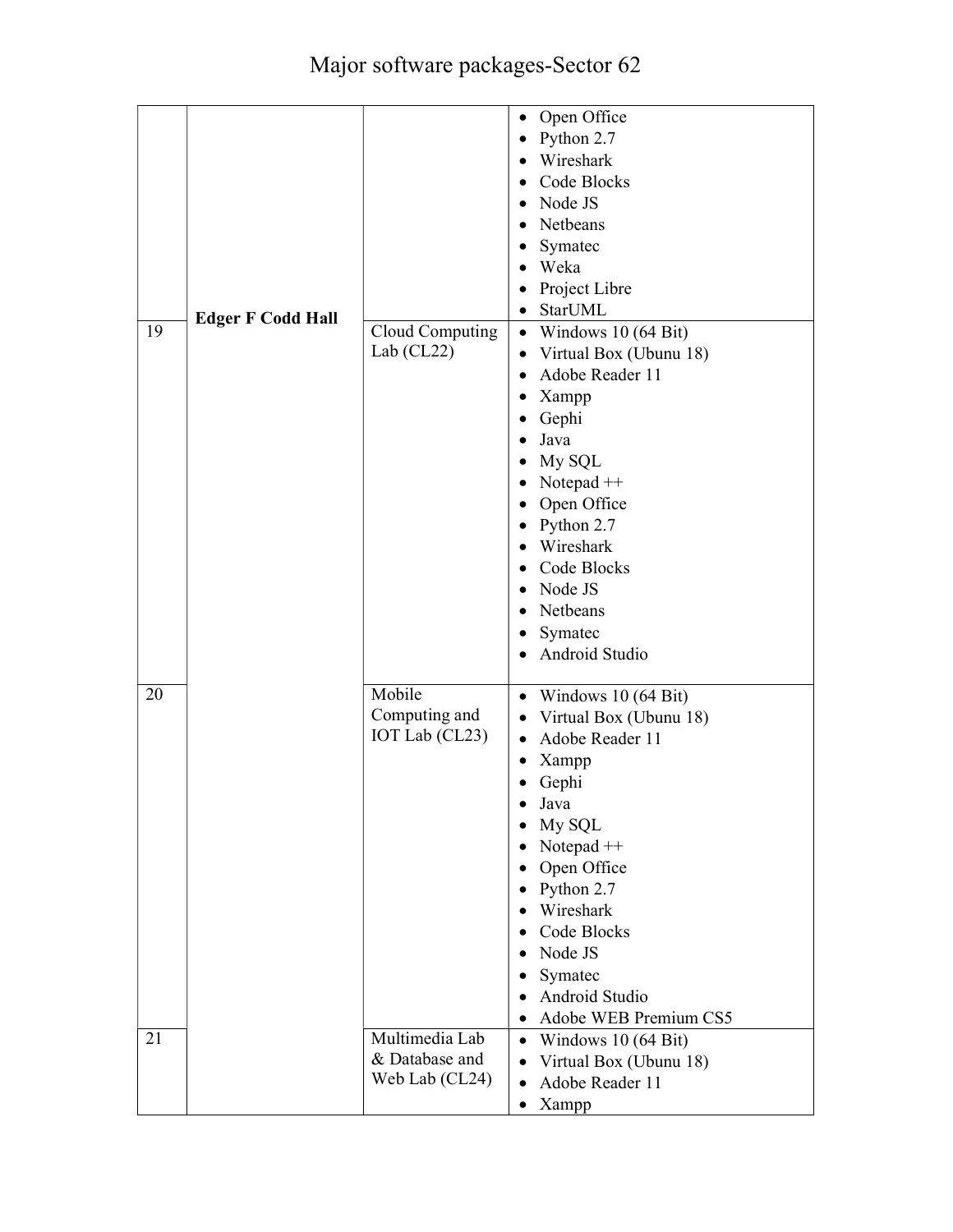|    |                  | • Gephi                                    |
|----|------------------|--------------------------------------------|
|    |                  | Java<br>$\bullet$                          |
|    |                  | My SQL                                     |
|    |                  | $\bullet$                                  |
|    |                  | Notepad $++$<br>$\bullet$                  |
|    |                  | Open Office<br>$\bullet$                   |
|    |                  | Python 2.7<br>$\bullet$                    |
|    |                  | Wireshark<br>$\bullet$                     |
|    |                  | Code Blocks<br>$\bullet$                   |
|    |                  | • Node JS                                  |
|    |                  | Symatec<br>$\bullet$                       |
|    |                  | • Android Studio                           |
|    |                  | Adobe WEB Premium CS5<br>$\bullet$         |
|    |                  | Weka<br>$\bullet$                          |
|    |                  | Project Libre<br>$\bullet$                 |
|    |                  | • StarUML                                  |
| 22 | Social Media Lab | • Python programming - scipy, numpy        |
|    | (CL40)           | packages                                   |
|    |                  | • Weka tool                                |
|    |                  | R Studio<br>$\bullet$                      |
|    |                  | • Gephi                                    |
| 23 | Machine Learning | • Python programming                       |
|    | Lab              | Weka tool<br>$\bullet$                     |
|    | (CL41)           | R Studio                                   |
|    |                  | $\bullet$                                  |
|    |                  | Gephi<br>٠                                 |
| 24 | Prayag           | • Python Programming                       |
|    | (CL45)           | Eclipse<br>$\bullet$                       |
|    |                  | Weka tool<br>$\bullet$                     |
|    |                  | Mongo db<br>$\bullet$                      |
|    |                  | Anaconda<br>$\bullet$                      |
|    |                  | Java with Net beans framework<br>$\bullet$ |
|    |                  | Nuo db<br>$\bullet$                        |
|    |                  | Matlab(student version)<br>$\bullet$       |
| 25 |                  | Codeblocks,                                |
|    | CPMS (CL-46)     | Java,<br>$\bullet$                         |
|    |                  | Notepad <sup>++</sup> ,<br>$\bullet$       |
|    |                  | WAMP server,<br>$\bullet$                  |
|    |                  | Orange,<br>$\bullet$                       |
|    |                  | Wireshark,<br>$\bullet$                    |
|    |                  | Weka,<br>$\bullet$                         |
|    |                  | Jmeter,<br>$\bullet$                       |
|    |                  | sumo,<br>$\bullet$                         |
|    |                  | Git,<br>$\bullet$                          |
|    |                  | JetBrains,<br>$\bullet$                    |
|    |                  | Node.js,<br>$\bullet$                      |
|    |                  | Cloudstack,                                |
|    |                  | $\bullet$                                  |
|    |                  | Microsoft SDK,<br>$\bullet$                |
|    |                  | Nvidia Cuda,<br>$\bullet$                  |